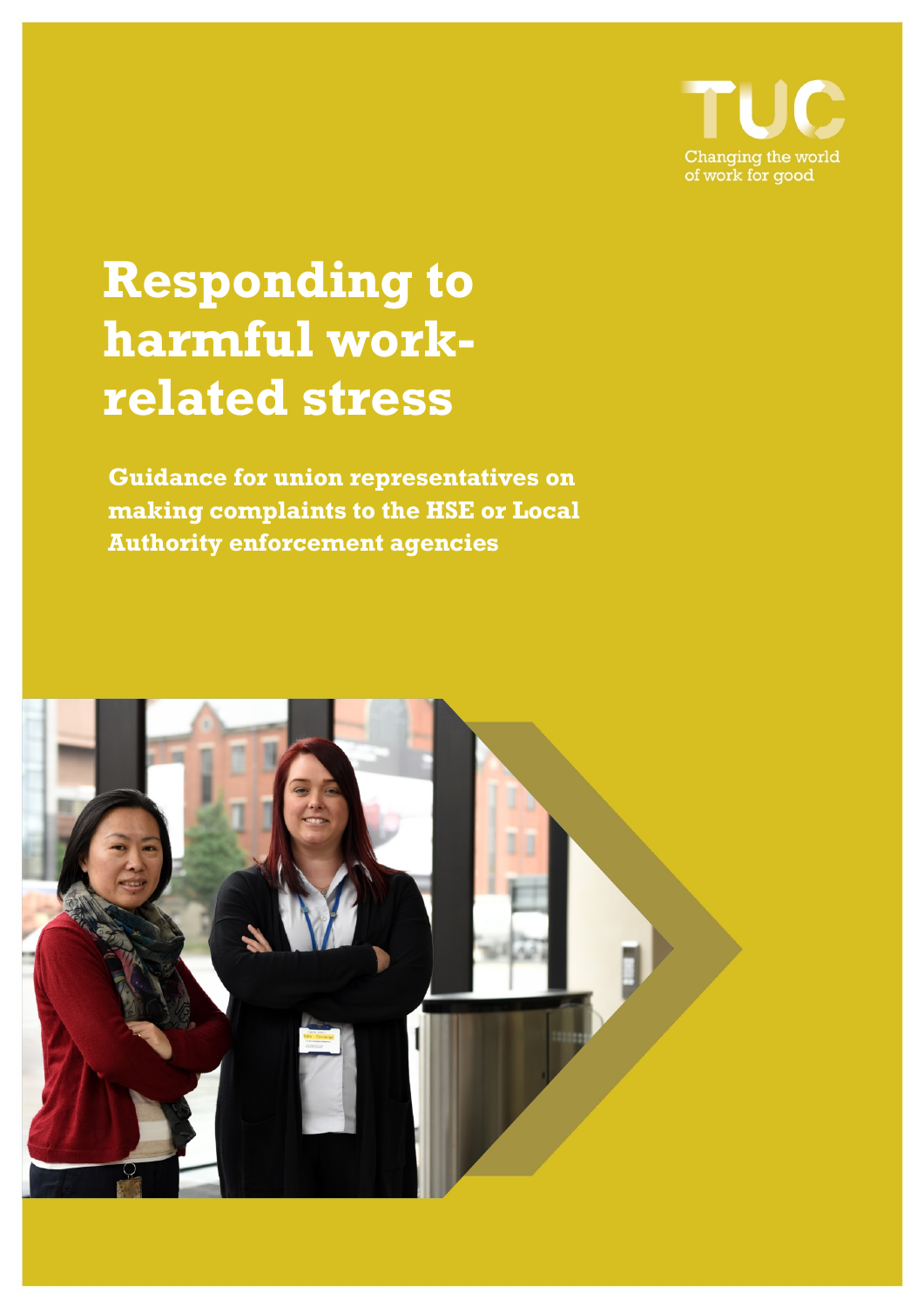## **Introduction**

Employers have a legal duty to remove, or control, risks as far as is reasonably practical. That includes the risk of workrelated stress. Failure to do so can make an employer liable to fines and penalties, and even to criminal prosecution.

This means that employers have a duty to actively consider stress within 'risk assessments' and to take action to eliminate and manage it. More about stress can be found on the HSE webpages. The HSE has published Management Standards on how to do this, and there is joint TUC/HSE guidance on how to use the Standards in the workplace. The employer does not have to use the HSE's Management Standards, but if stress in a workplace is an issue, they must seek to eliminate it and be able to demonstrate that there are policies and practices to control, minimise and mitigate work-related stress.

As with all health and safety concerns union reps should seek to deal with work-related stress through 'normal channels', such as a health and safety committee, dialogue with the employer, negotiations, and grievance hearings. Interventions by an enforcement authority should be the next step for a union after other approaches to remedy an issue have failed.

The HSE's amended investigation criteria is published at:

https://www.hse.gov.uk/stress/reportingconcern.htm

### **Current HSE Policy**

The HSE now has the following policy on dealing with complaints about work-related stress:

The HSE will consider investigating concerns about work-related stress where there is evidence that several staff are currently experiencing work-related stress or stressrelated ill health. (It will potentially look at collective issues, where there is evidence of a structural problem.)

The HSE will not investigate individual cases of stress, or individual cases of bullying or harassment, but may consider bullying and harassment as part of a wider organisational failing.

The HSE will expect concerns about workrelated stress to have been raised with the employer, and for the employer to have been given enough time to respond effectively.

Any HSE intervention will focus on the organisational arrangements in place and will not address individual cases.

The HSE has also given guidance to Local Authorities, suggesting they use the same criteria for investigations.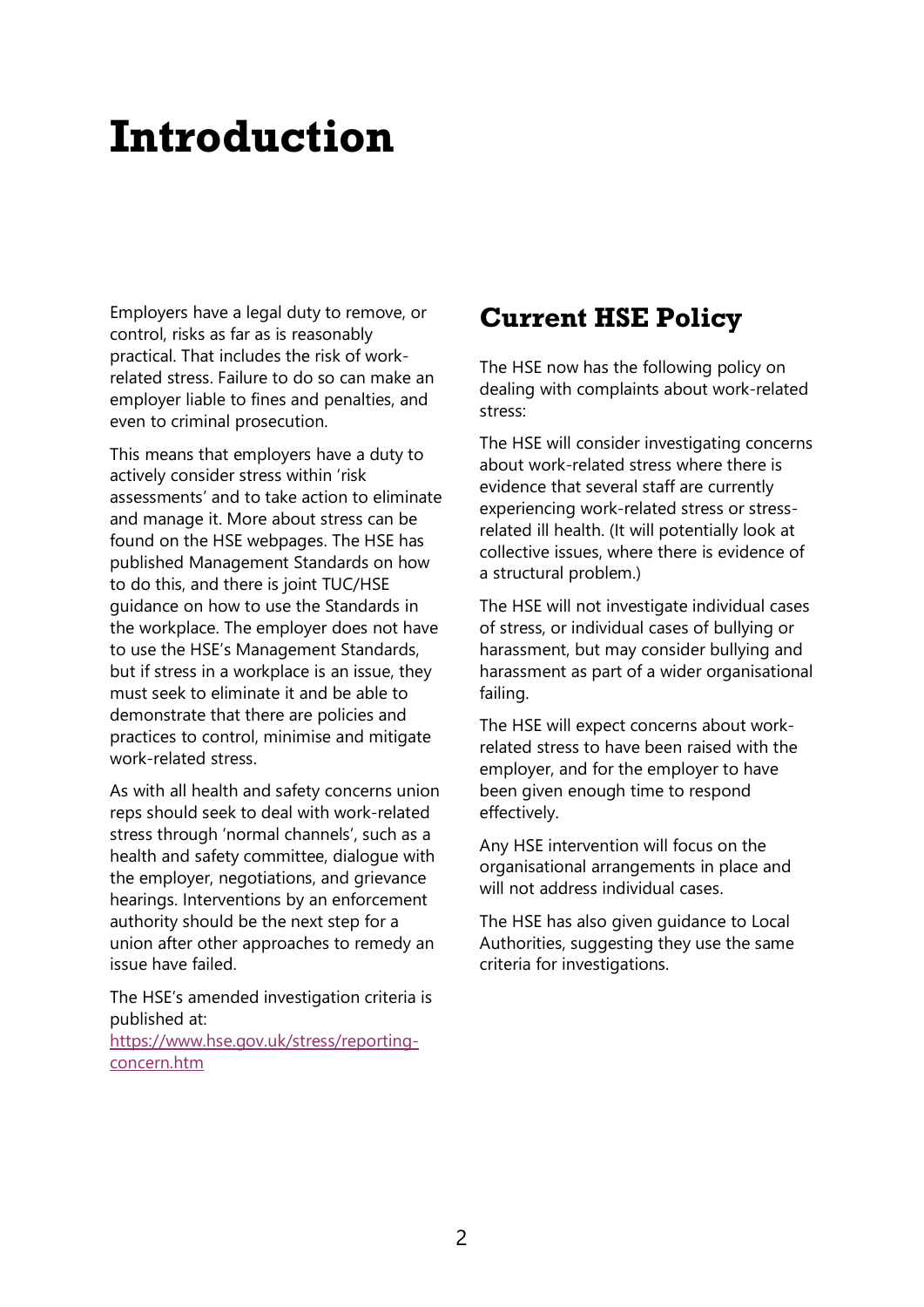## **How to make a complaint**

If you believe that there are grounds for making a complaint to a regulator, and have already tried, and failed, to get the employer to act, you should seek to get a dossier of evidence together. That should include the following elements:

#### **Evidence of the Problem**

This could be diaries kept by workers, 'body-mapping' collated by health and safety reps, sickness records, survey results, reports from an occupational health specialist or 'employee assistance plan' provider, or anything else that shows that there is a shared hazard or problem that is affecting a number of staff. As a union health and safety representative you are entitled to ask for any information that your employer might have relating to the issue, for example, the finding of a staff survey, or of an external consultant who was brought in to explore the issue.

#### **Evidence of the efforts that have been made to resolve the problem with the employer**

This might include letters, reports, emails, or minutes of meetings. It is important to keep a note of pertinent conversations and probably useful to confirm key points in writing. If the employer has introduced a 'change at work', such as an organisational change, or a change in responsibilities, or a reduction in workforce numbers without a reduction of workload, or new technologies, and you believe it was not successful, and it

was the cause of unnecessary work-related stress, then you would need to document that.

Before formally raising the issue with the HSE, or Local Authority, we recommend that you inform your union, either your full-time officer, national health and safety officer or national health and safety committee within your company/organisation, if you have one, about the collective issue. And that you seek their advice about whether there are any other steps that can be taken to resolve the issue, or other good ideas for evidence gathering.

But if you are unable to resolve the issue by any normal means 'trade union health and safety reps' can contact the HSE by completing th[e Concerns and Advice form](https://extranet.hse.gov.uk/lfserver/external/turep1)  [for safety representatives.](https://extranet.hse.gov.uk/lfserver/external/turep1) You can only do this if you are a recognised health and safety representative. Alternatively you can to use the HSE [online form](https://webcommunities.hse.gov.uk/connect.ti/concernsform/answerQuestionnaire?qid=594147) which is intended for general complaints.

If your employer is overseen, and enforced, by a Local Authority, then you should contact the section dealing with health and safety enforcement. It might be the 'environmental health department', but some Local Authorities use different names.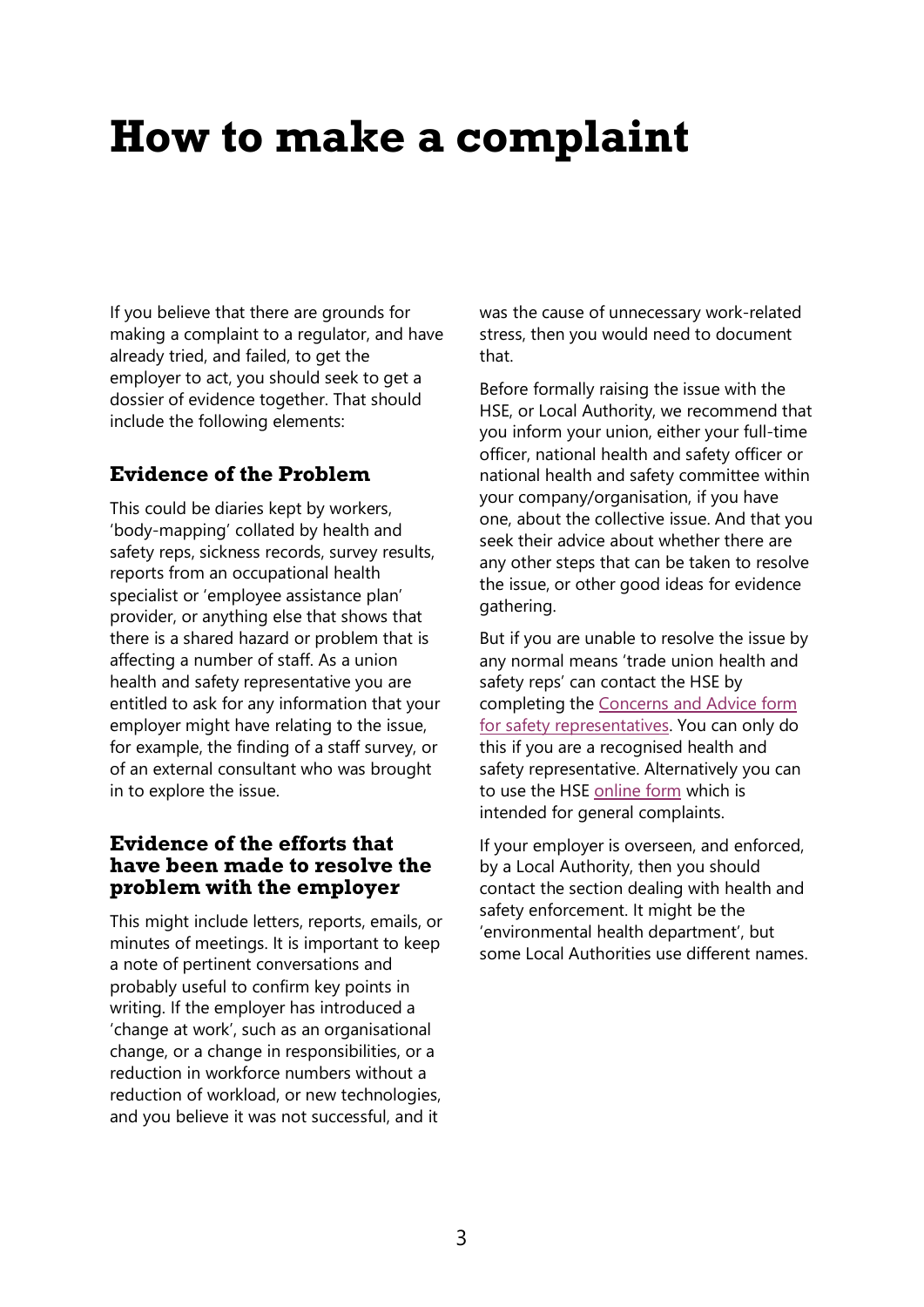#### **When might the HSE or Local Authority investigate allegations of workplace stress?**

- When a union rep can provide significant evidence of stressors in the workplace, evidence that these have caused actual illhealth, evidence that the issue has been raised with the employer and evidence the employer has failed to act reasonably.
- When there is evidence of stress hazards that are shared, that harmful work-related stress that has caused ill-health, that the employer has been informed, the employer has made some effort to eliminate or control the stress, but the union rep can show that the employer's response has failed and hence was inadequate.

#### **The HSE is unlikely to act:**

- If there is significant evidence of stress and actual ill-health, but the union has not raised the issue with management.
- If there is significant evidence of workrelated stress, but no evidence of illhealth to several people as a result.
- If the employer has taken reasonable efforts to eliminate and prevent stress, such as the following the stress management standards diligently.
- If there is complaint of harmful workrelated stress by an individual, but not a group of workers with a 'shared experience'.
- If the HSE believes that another enforcement agency has a more appropriate enforcement role. For example, if the shared harmful workrelated stress derives from harassment poor management/discrimination and a protected characteristic under the

Equalities Act 2010, then the EHRC is believed to be in a better position to act.

• In severe cases; for example, systemic sexual abuse or violence in the workplace, it can be appropriate to report the issue to the Police as a matter of priority.

Most importantly, if a worker believes they are suffering ill-health due to excessive work-related stress they should visit their GP, or access other NHS services. Those needing immediate help should seek immediate help, advice and support, including clinical services, if that is appropriate. Workplace reps are not trained clinicians, and so colleagues with possible complaints about excessive work-related stress should be advised to seek clinical help if ill-health is being suffered. Additionally, visiting the GP provides evidence of ill-health, which is likely to be useful.

The process of 'going through normal channels' at work and collecting evidence might take some time. A colleague in immediate need of support and possibly treatment should not defer visiting their GP whilst this time elapses. Indeed, quite the opposite. Speaking to a GP can only be helpful.